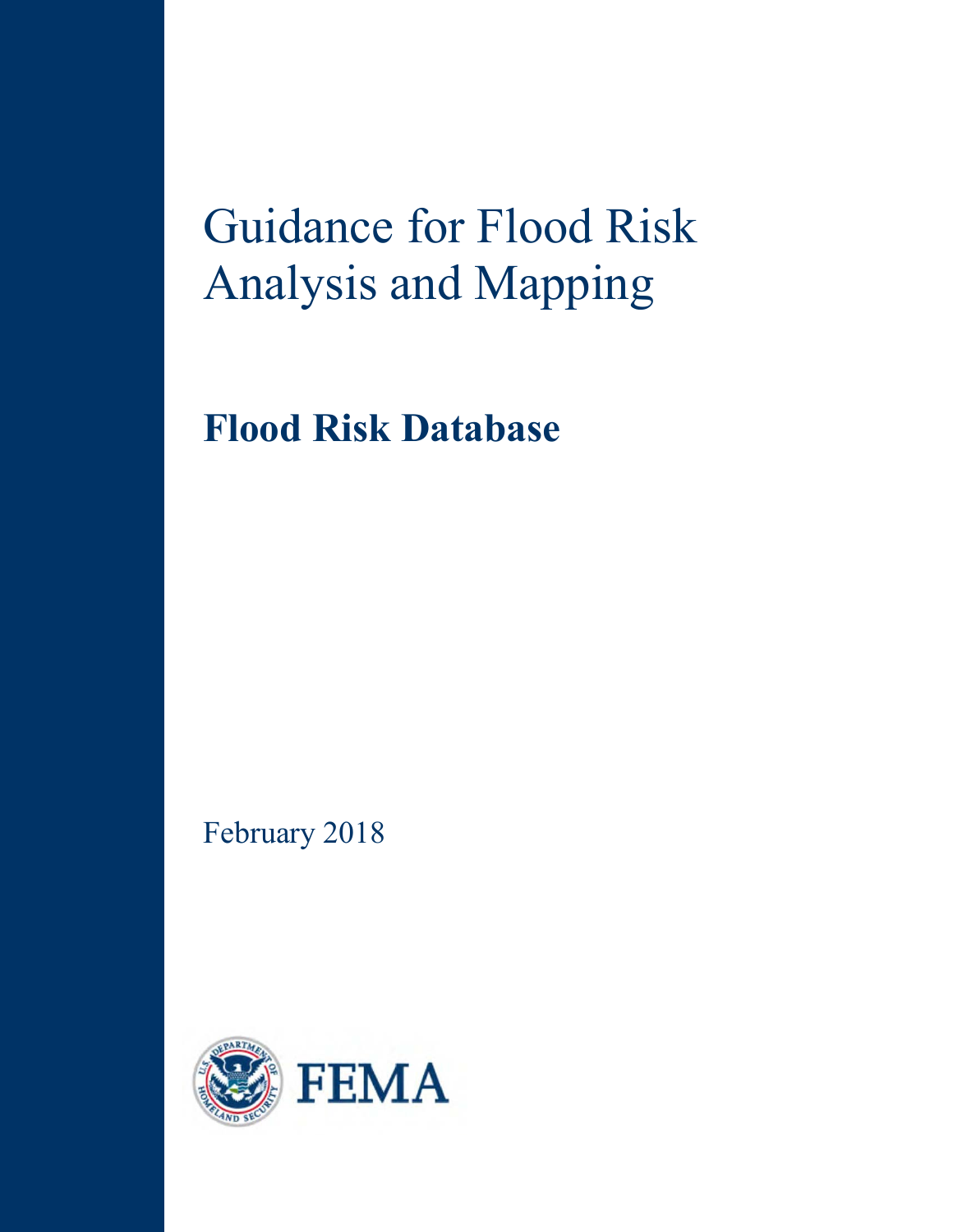Requirements for the Federal Emergency Management Agency (FEMA) Risk Mapping, Assessment, and Planning (Risk MAP) Program are specified separately by statute, regulation, or FEMA policy (primarily the Standards for Flood Risk Analysis and Mapping). This document provides guidance to support the requirements and recommends approaches for effective and efficient implementation. Alternate approaches that comply with all requirements are acceptable.

For more information, please visit the FEMA Guidelines and Standards for Flood Risk Analysis and Mapping webpage [\(www.fema.gov/guidelines-and-standards-flood-risk-analysis-and](http://www.fema.gov/guidelines-and-standards-flood-risk-analysis-and-mapping)[mapping\)](http://www.fema.gov/guidelines-and-standards-flood-risk-analysis-and-mapping). Copies of the Standards for Flood Risk Analysis and Mapping policy, related guidance, technical references, and other information about the guidelines and standards development process are all available here. You can also search directly by document title at [www.fema.gov/library.](http://www.fema.gov/library)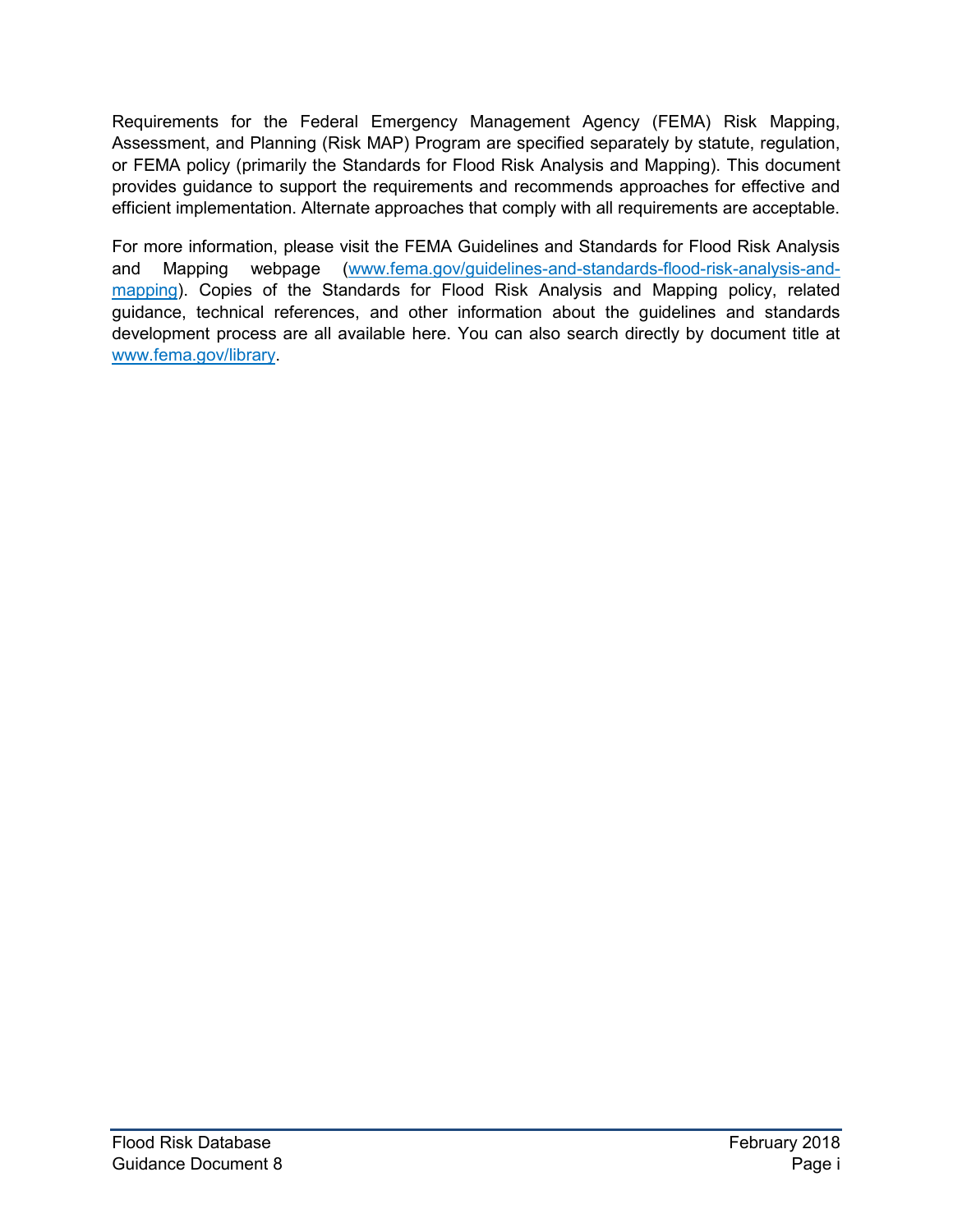# Table of Revisions

The following summary of changes details revisions to this document subsequent to its most recent version in November 2016.

| <b>Affected Section or</b><br><b>Subsection</b> | <b>Date</b>      | <b>Description</b>                                                                                                                                                                                                                                                                                                      |
|-------------------------------------------------|------------------|-------------------------------------------------------------------------------------------------------------------------------------------------------------------------------------------------------------------------------------------------------------------------------------------------------------------------|
| Sections 5.0 and<br>Section 9.0                 | February<br>2018 | In order to promote more flexibility and simplicity in the<br>FRD, removed S Pol Ar, FRD Study Info, FRR Custom &<br>FRR_Project, L_Claims, and L_Source Citation. These<br>feature classes and tables are no longer in the Flood<br>Risk Database Schema. Added reference to MIP<br>submittal for Flood Risk Products. |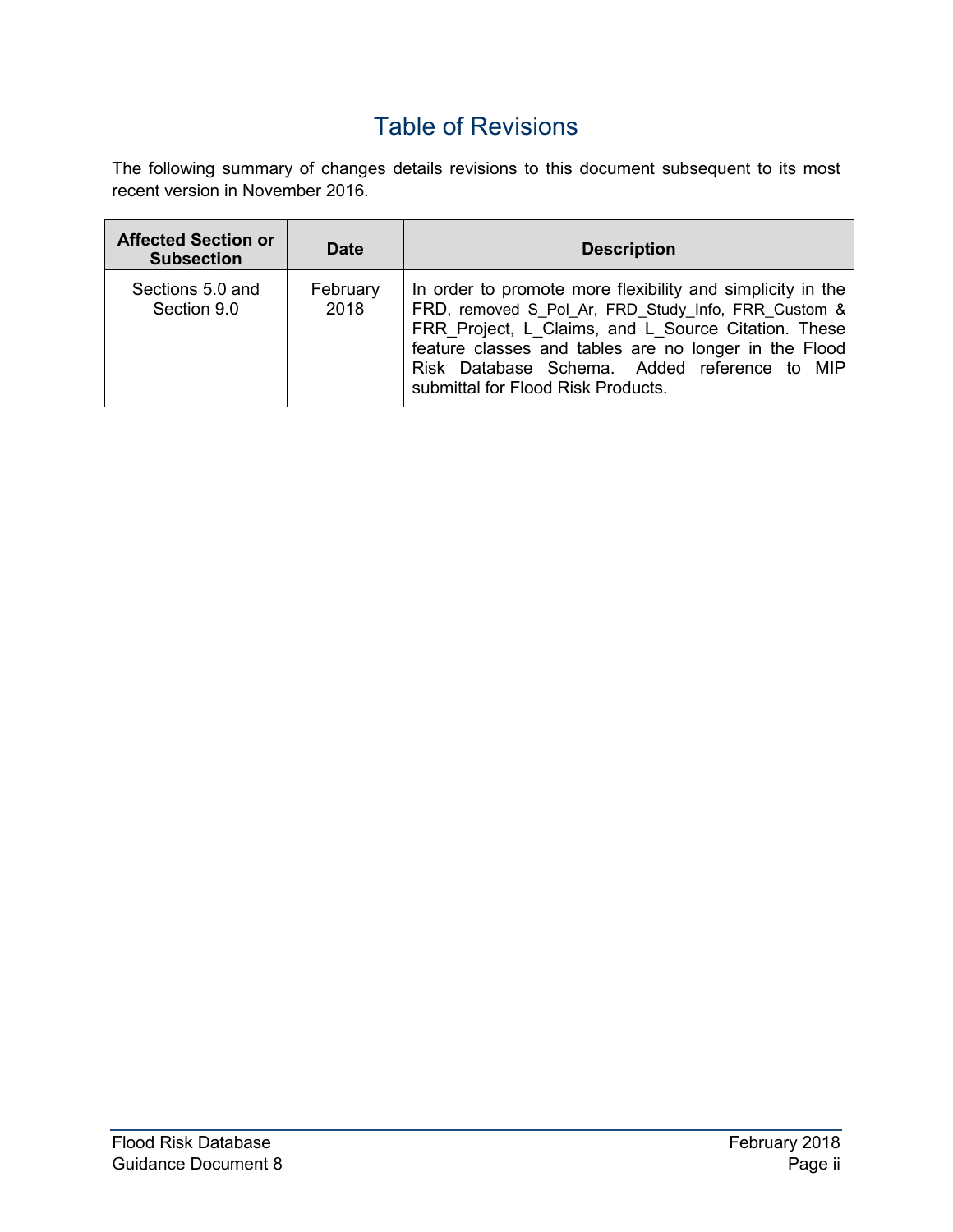# **Table of Contents**

| 1.0  |                                                                 |
|------|-----------------------------------------------------------------|
| 2.0  |                                                                 |
| 3.0  |                                                                 |
| 3.1  |                                                                 |
| 3.2  |                                                                 |
| 3.3  |                                                                 |
| 3.4  |                                                                 |
| 4.0  |                                                                 |
| 5.0  |                                                                 |
| 5.1  |                                                                 |
| 5.2  |                                                                 |
| 5.3  |                                                                 |
| 5.4  |                                                                 |
| 6.0  |                                                                 |
| 7.0  |                                                                 |
| 8.0  |                                                                 |
| 8.1  |                                                                 |
| 8.2  |                                                                 |
| 8.3  |                                                                 |
| 9.0  |                                                                 |
| 9.1  |                                                                 |
| 9.2  |                                                                 |
| 10.0 | Uses in Outreach, Collaboration, and Flood Risk Communication11 |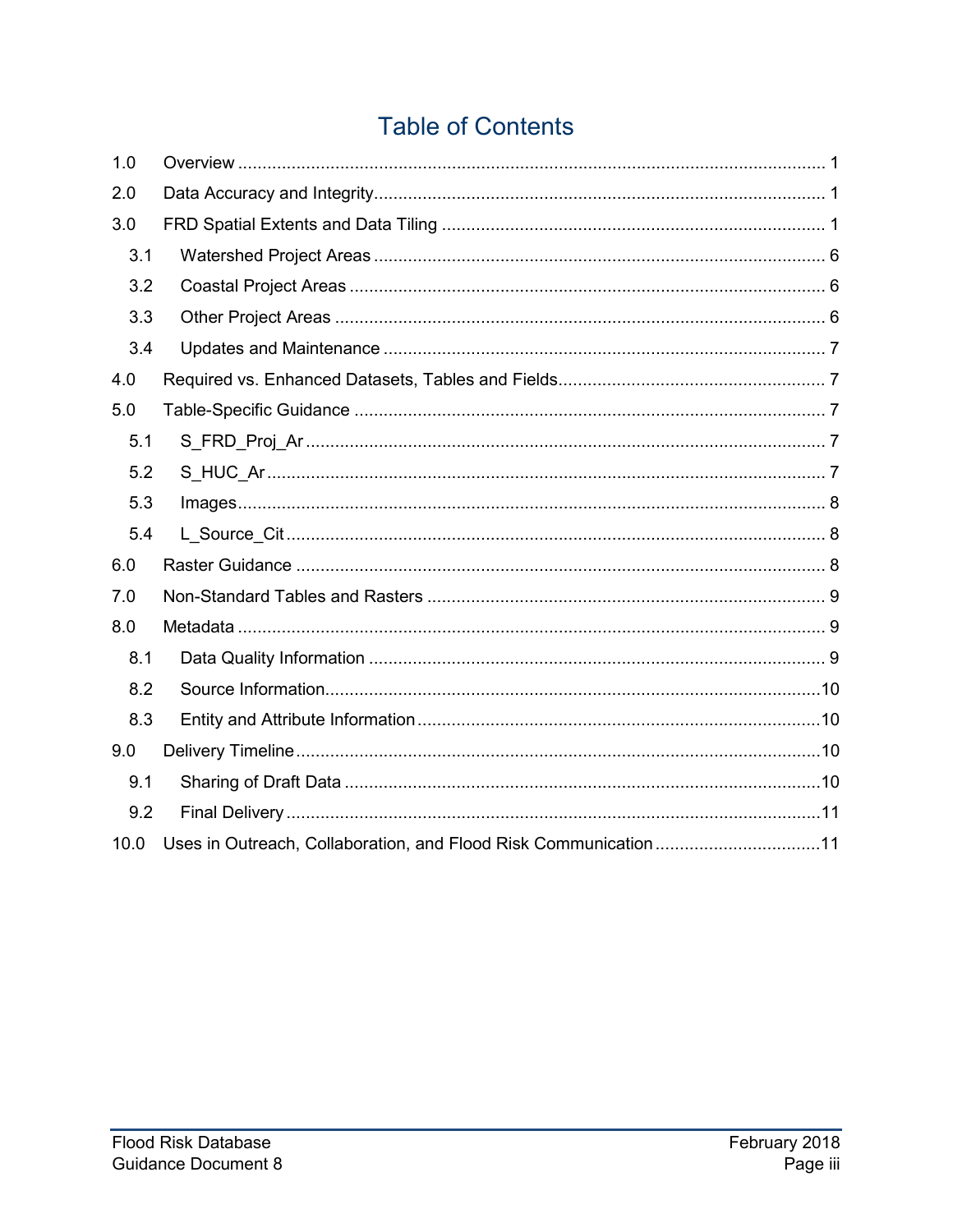# List of Figures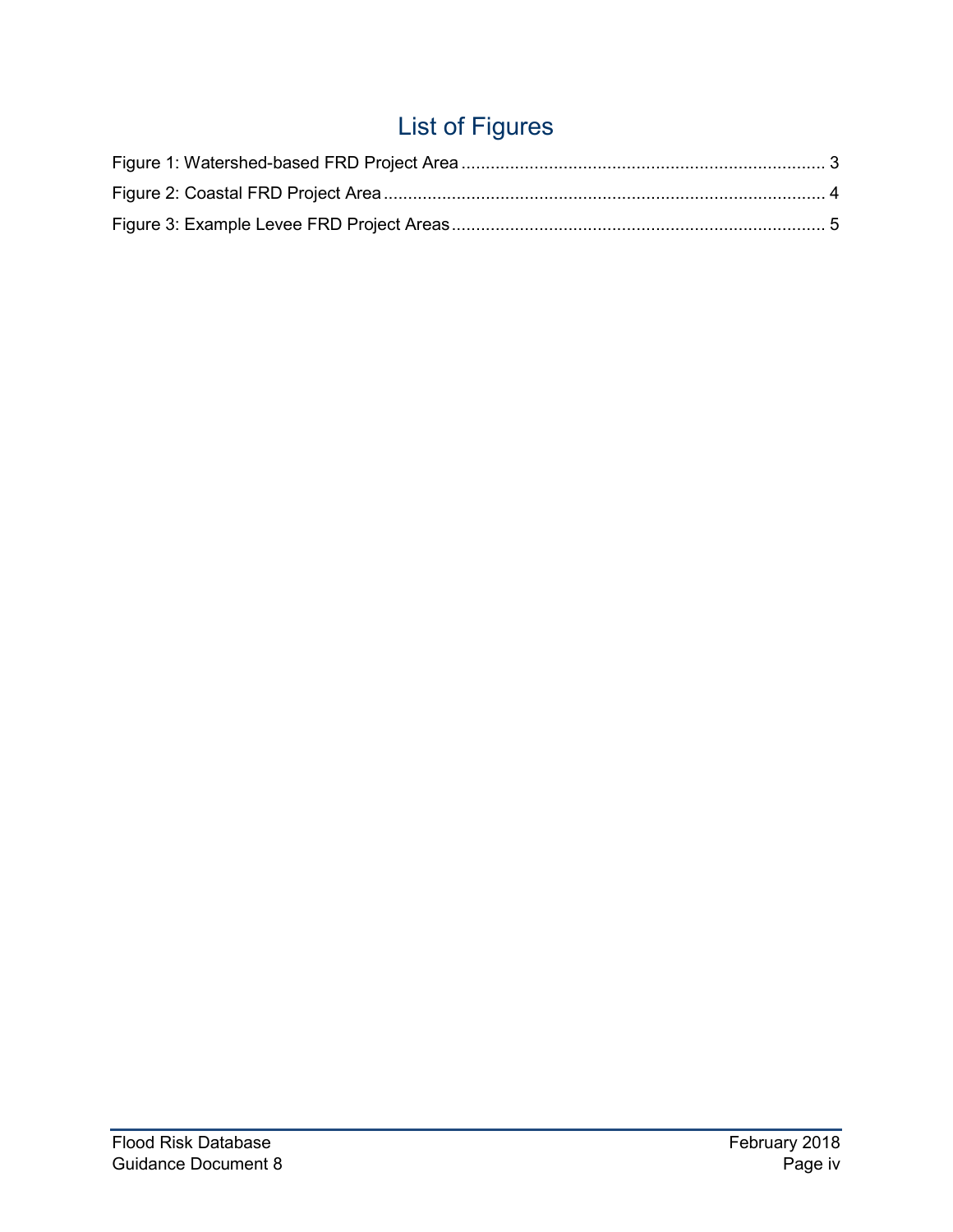# <span id="page-5-0"></span>**1.0 Overview**

The Flood Risk Database (FRD) provides a standard, systematic method for FEMA to collect, store, and distribute comprehensive flood risk data to the public and others in a digital format. The FRD contains geospatial data layers, attribute lookup tables, supporting files, and other information necessary to create all the flood risk datasets.

The technical specifications and database schema of the FRD are outlined in the Flood Risk Database Technical Reference. The FRD deliverable formatting requirements are also specified in the Data Capture Technical Reference. It should be noted, though, that as long as the required formats are delivered, other formats of the data within the FRD can also be delivered to the community and end user if deemed valuable. For example, a Keyhole Markup Language (KML) file of the Changes Since Last FIRM (CSLF) dataset could be produced and delivered to the community who prefers to use Google Earth to view their data. Database tables could also be augmented with additional fields or aliases, provided that the required attributes are populated and the database schema is otherwise adhered to and documentation is provided to explain the additions. Acceptable documentation can be included in the required FRD metadata file or provided in a companion narrative. However, users should not change or make edits to the approved FRD fields or underlying attribute domains.

# <span id="page-5-1"></span>**2.0 Data Accuracy and Integrity**

In many cases, the core spatial data compiled for the FRD is derived from other FEMA datasets (e.g., the S\_CSLF\_Ar feature class is derived from the S\_Fld\_Haz\_Ar feature class from the National Flood Hazard Layer (NFHL) and new Flood Insurance Rate Map (FIRM) databases,. These FEMA datasets should have been compiled to FEMA specifications as described in the FIRM Database Technical Reference and other FIRM Database Guidance. In this regard, the flood risk datasets should inherit much of the quality and integrity with which their parent datasets were created.

The assigned Mapping Partner should perform a thorough Quality Control (QC) review before submitting data to FEMA, following the Quality Management Guidance specific to the flood risk products.

# <span id="page-5-2"></span>**3.0 FRD Spatial Extents and Data Tiling**

The S\_FRD\_Proj\_Ar feature class in the FRD defines the extents of the project footprint. The single "best" polygon that reflects the project area should be used. Generally, the project footprint will be defined at the Hydrologic Unit Code 8, or HUC-8, watershed level. However, there may be cases where the project area covers portions of multiple HUC-8 sub-basins, or only a portion of a single HUC-8. In each case, the project area should encompass all work elements as defined in the Statement of Work (SOW), Mapping Activity Statement (MAS), or Inter-Agency Agreement (IAA) and for which a Case Number has been assigned by FEMA. In the event that a Flood Risk Project is scoped to cover multiple HUC-8 watersheds (such as for coastal projects), the Project Team, as an outcome of the Discovery process, should determine if the project will be delivered as:

1. A single FRD for the entire project extents, or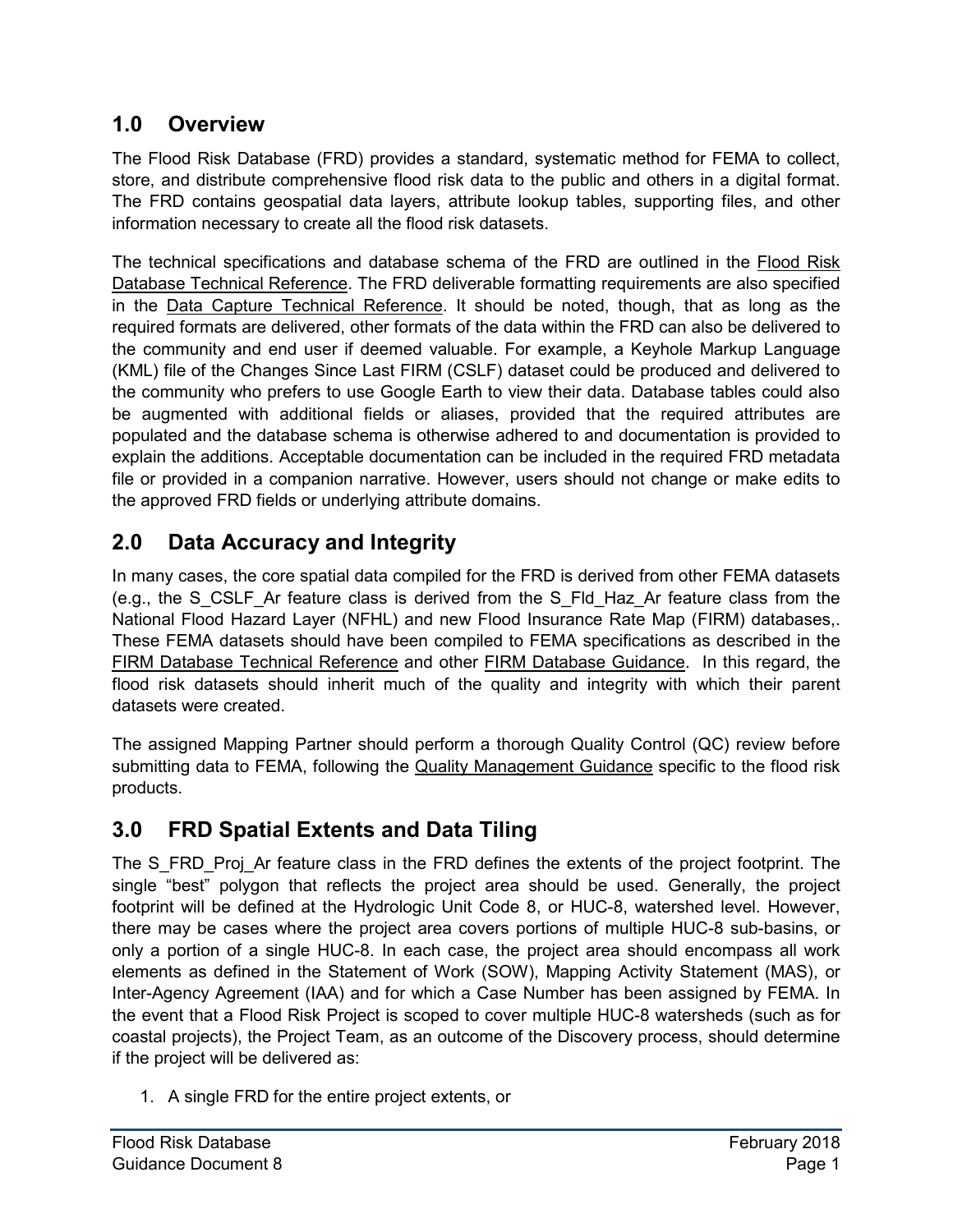2. Multiple FRDs that comprise the full project area. In this scenario, there would normally be a separate FRD for each HUC-8, but there could be circumstances where this is not practical.

If the project footprint is not able to be defined at a watershed level, it is recommended that the project footprint align with Flood Insurance Rate Map (FIRM) panel boundaries to the extent possible, as shown in [Figure 1,](#page-7-0) [Figure 2,](#page-8-0) and [Figure 3.](#page-9-0)

Guidance specific to the Changes Since Last FIRM (CSLF), Flood Depth and Analysis Grids, Flood Risk Assessments, and Areas of Mitigation Interest (AoMI) datasets, as it relates to the spatial extents of the data delivered in the FRD, should be referenced when producing each dataset. As a general rule, feature classes and associated tables should be delivered as single, complete layers at the project footprint level, rather than tiling them at a county, FIRM panel, or other tiling scheme level within the database. For example, the FRD for a watershed that covers portions of six counties should have only one CSLF layer (S\_CSLF\_Ar) covering all the changes within the watershed, rather than one separate S CSLF Ar data layer for each county. There should also only be one riverine 1-percent-annual-chance depth grid in the FRD, rather than separate depth grids for each flooding source.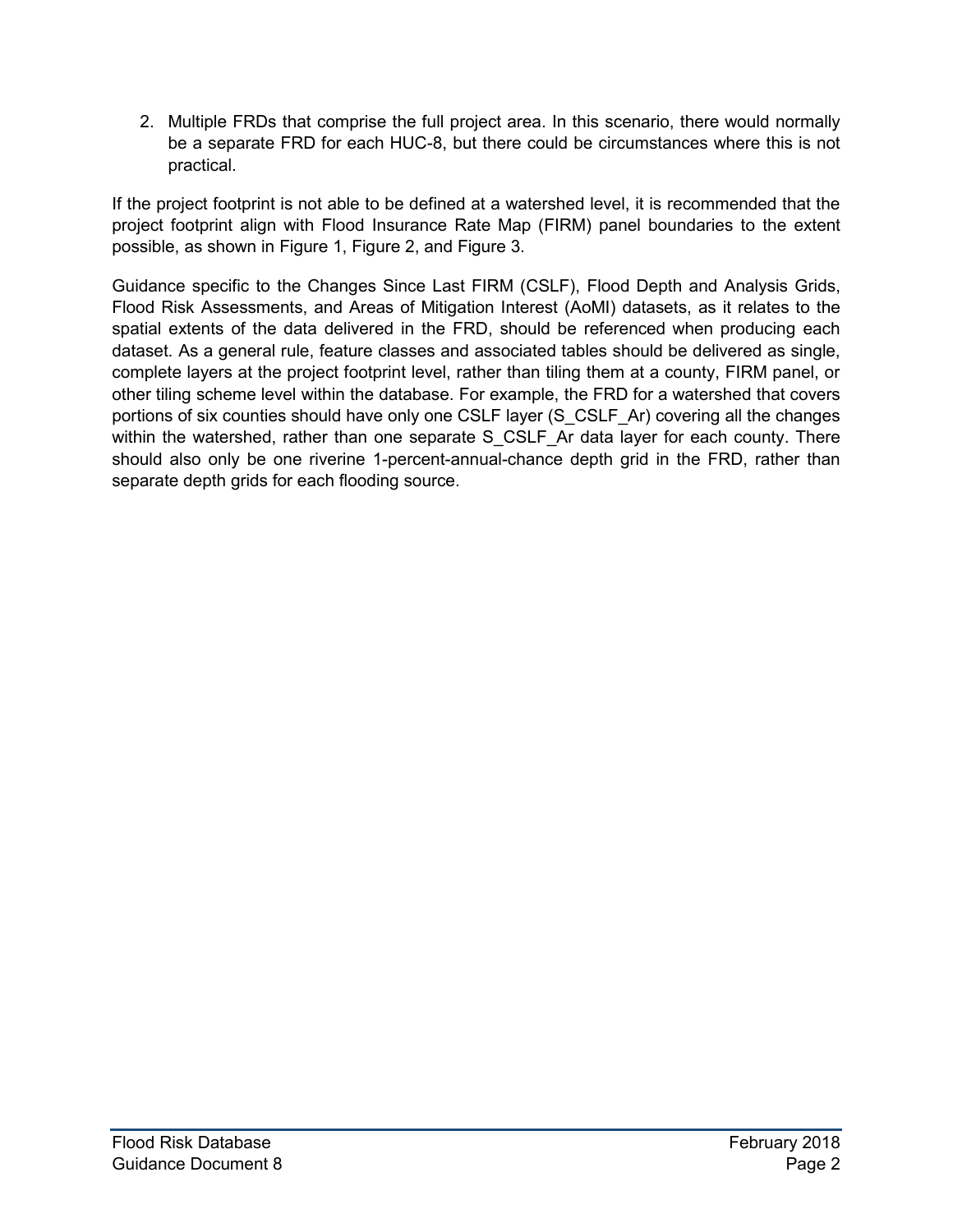<span id="page-7-0"></span>

**Figure 1: Watershed-based FRD Project Area**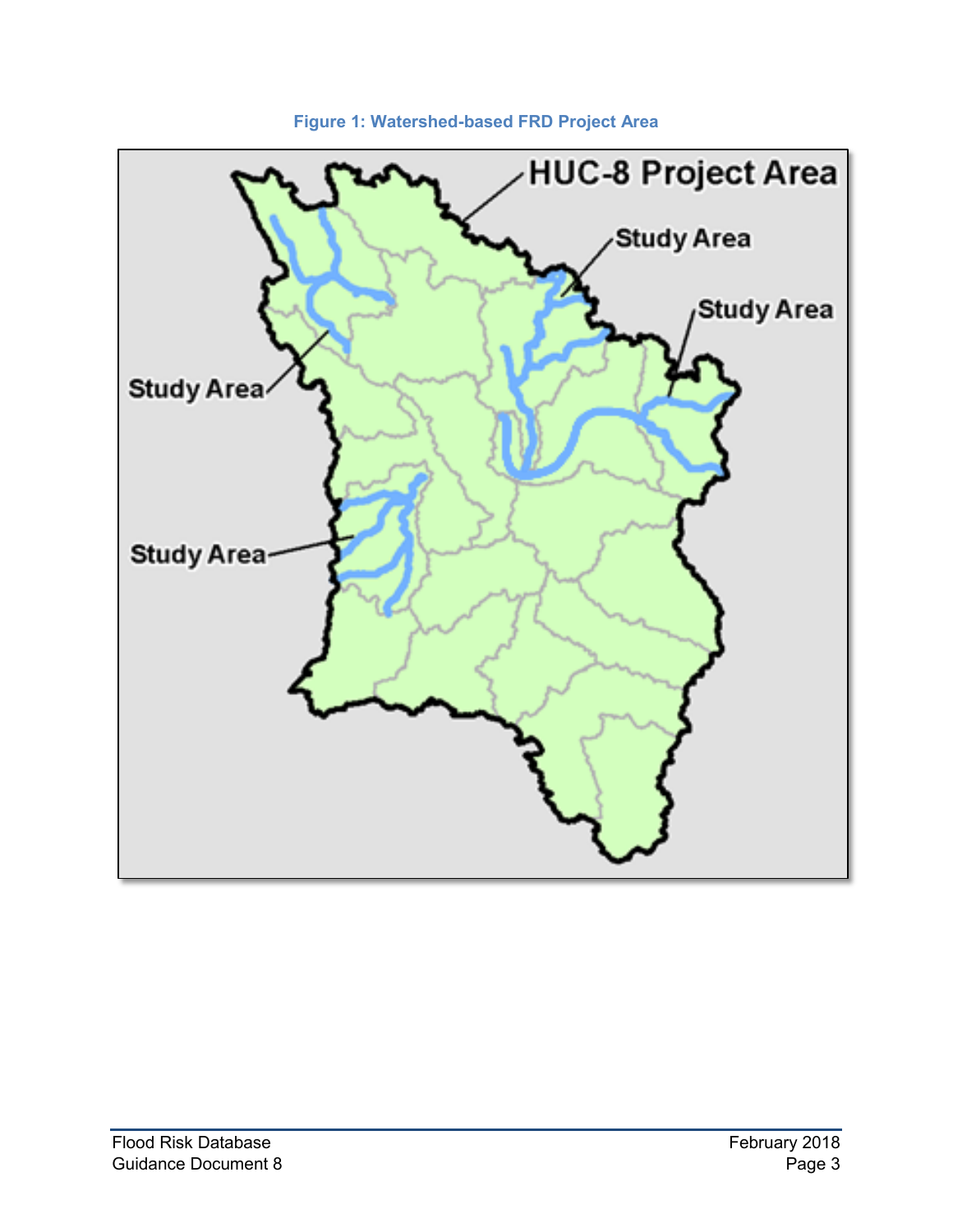#### **Figure 2: Coastal FRD Project Area**

<span id="page-8-0"></span>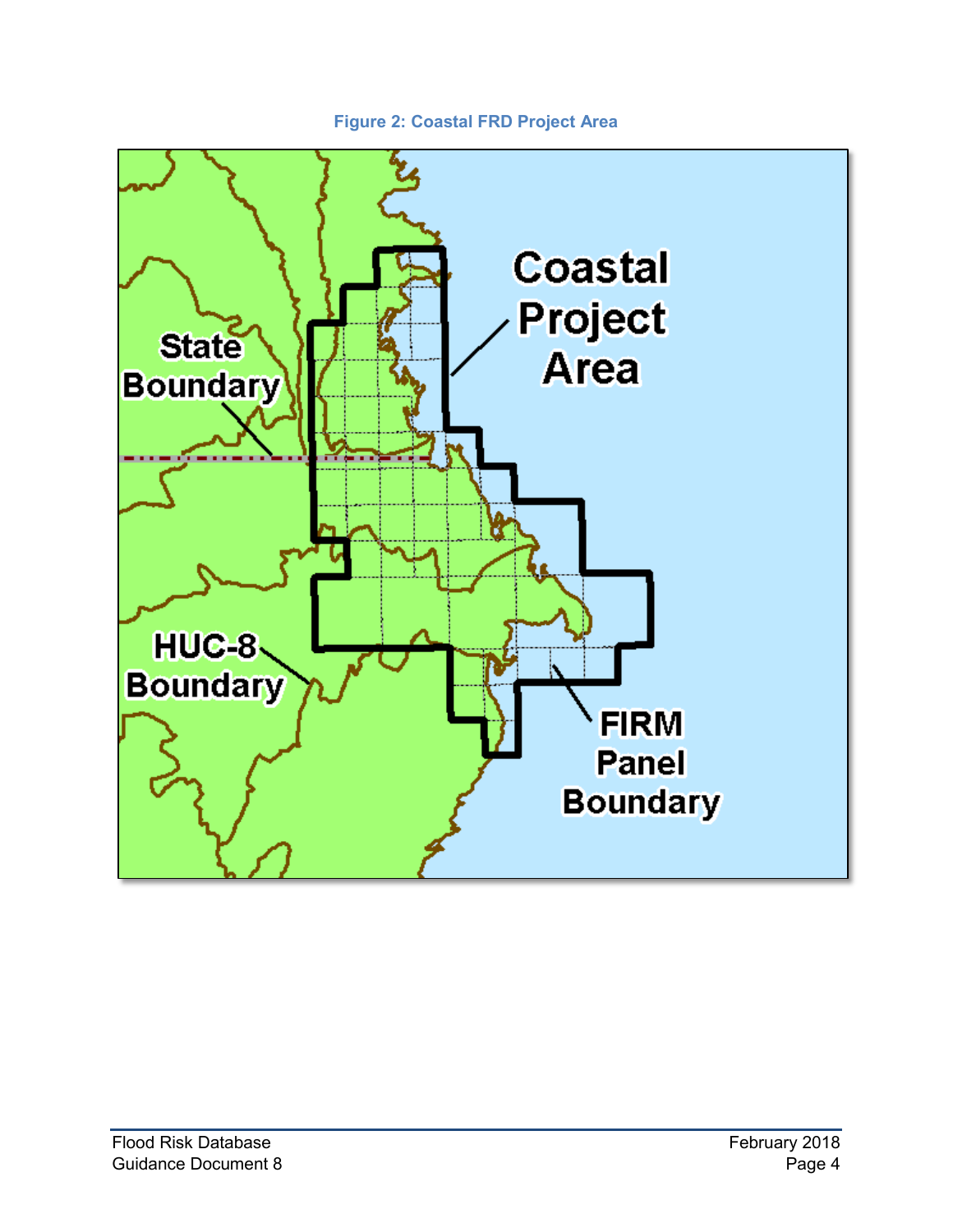<span id="page-9-0"></span>

**Figure 3: Example Levee FRD Project Areas**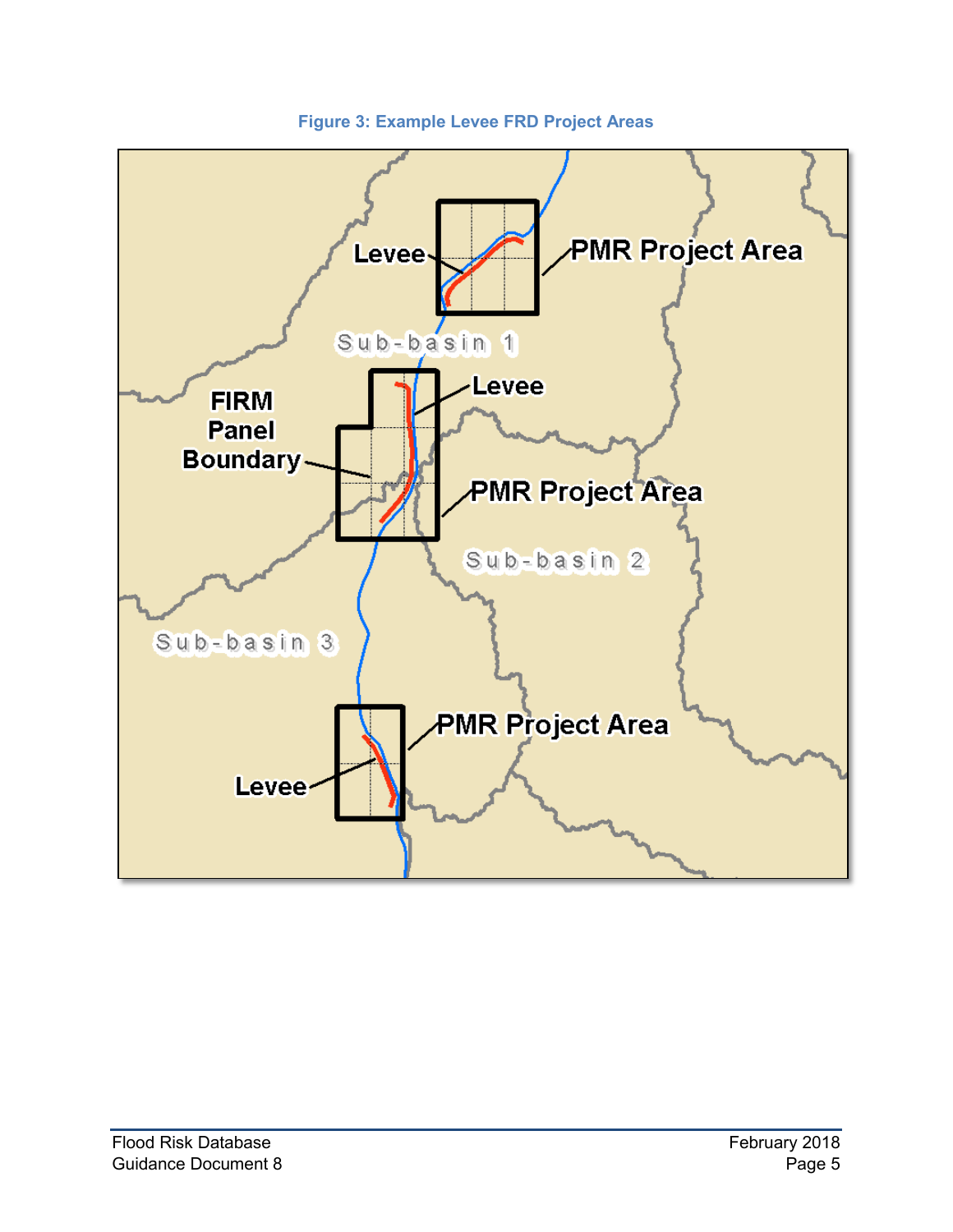The following contains examples of the types of project footprints that could be produced and general guidance specific to each.

#### <span id="page-10-0"></span>**3.1 Watershed Project Areas**

Flood Risk Projects defined at the watershed level may have a majority of its streams studied, or may only have certain identified areas, within the watershed, scoped for study, as shown in [Figure 1.](#page-7-0) Certain datasets, such as CSLF and Depth Grids, are often only produced where new or updated studies have been performed. Other datasets, such as Flood Risk Assessments and AoMI, are often available for areas beyond those that are studied. As an outcome of the Discovery process, it is important to clarify the extents of each dataset to be produced.

For watershed level Flood Risk Projects, the Watershed Boundary Dataset (WBD), which is a companion dataset to the National Hydrography Dataset (NHD), should be the source for the S FRD Proj Ar layer in the FRD.

Naming convention for the FRD should follow the guidance outlined in the Data Capture Technical Reference.

#### <span id="page-10-1"></span>**3.2 Coastal Project Areas**

Coastal Flood Risk Project extents rarely align with watershed boundaries. Therefore, a few options exist for how the project footprint can be defined. For coastal Flood Risk Projects, the FRD project footprint should generally also not extend inland beyond the coastal-influenced areas, unless riverine flooding sources have also been studied and are part of the project. There are several acceptable options for defining the footprint of coastal Flood Risk Projects.

**Option 1:** As shown in [Figure](#page-8-0) 2, define the project footprint to cover the entire coastal study area. In these cases it is recommended that the project area be generated to align with FIRM panel boundaries, if possible.

**Option 2:** Since coastal studies often cover a large geographic area, it may be appropriate to sub-divide the overall project area into smaller project footprints, and to produce representative FRDs for each. This could be done at a county level, multi-county level, or other logical break. To the extent possible, however, the project footprint should still be aligned with FIRM panel boundaries. Overlapping FRD project footprints should be avoided.

**Option 3:** Within the overall coastal project area, an FRD for each affected HUC-8 watershed can be produced. Since coastal flooding does not terminate at watershed boundaries, this may be easiest to do by generating all of the associated flood risk datasets for the entire study area, and then clipping them to the HUC-8 watershed boundaries prior to finalizing the FRD.

#### <span id="page-10-2"></span>**3.3 Other Project Areas**

Some types of Flood Risk Projects may not lend themselves well to being generated at the watershed level. Certain Physical Map Revisions (PMRs), such as ones that involve addressing levees, may fall into this category. If not part of a larger watershed project, a Flood Risk Project focused solely on addressing one or more levees may be more appropriate to have its project footprint defined around the levee-impacted area, as shown in [Figure](#page-9-0) 3. The project footprint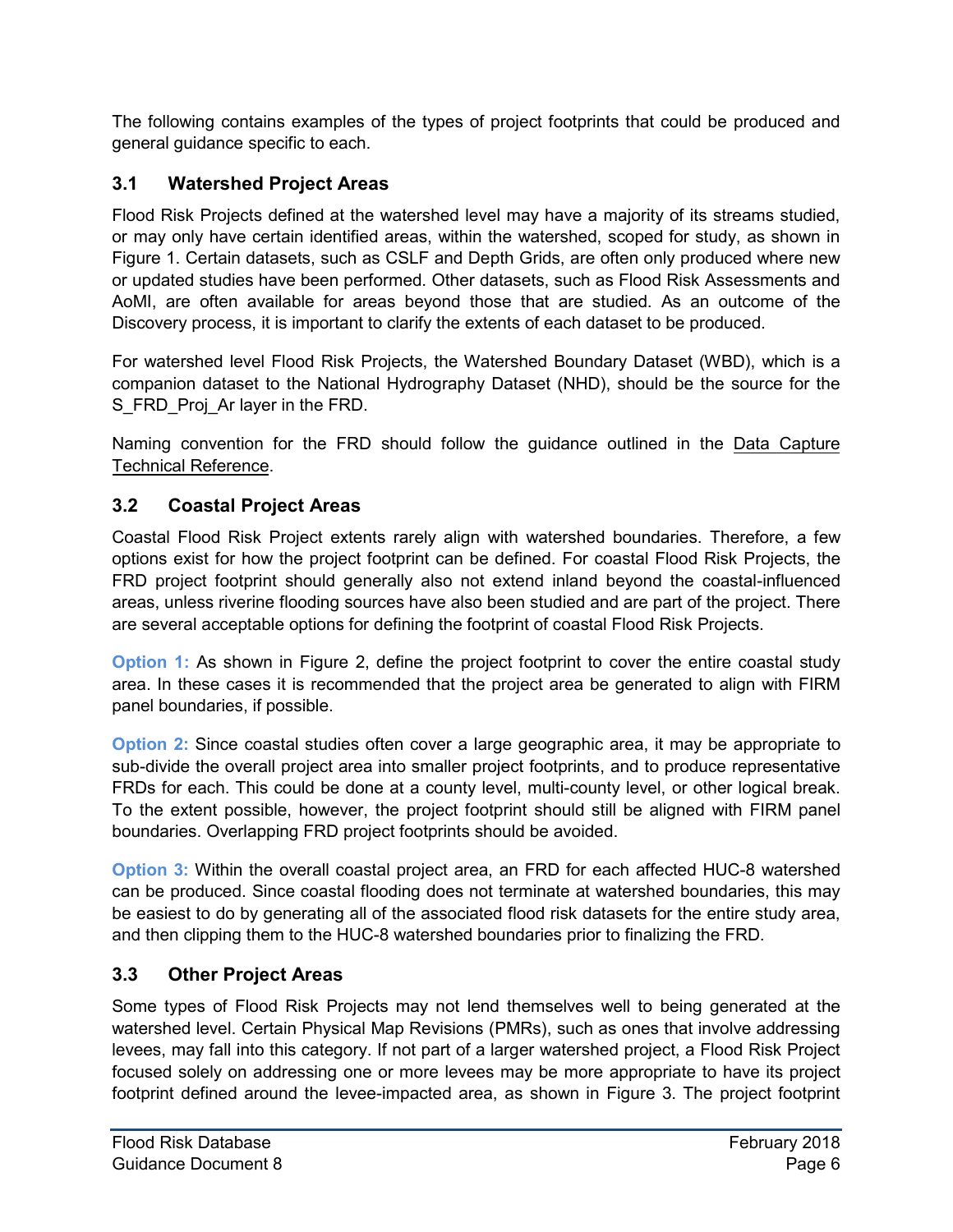should align to the FIRM panel boundaries affected. If there are multiple, disconnected levee systems within the project area, as [Figure](#page-9-0) 3 also shows, it is acceptable to have a multi-part polygon stored in S\_FRD\_Proj\_Ar and used as the project footprint to cover all the affected areas.

#### <span id="page-11-0"></span>**3.4 Updates and Maintenance**

To the extent possible, once an FRD has been produced for a HUC-8 watershed, all subsequent Flood Risk Projects within that watershed should append, replace, and/or revise the data within that FRD, and ultimately redeliver the FRD at the HUC-8 extent. The flood risk datasets corresponding to the revised areas should be compared against the existing data in the FRD from the surrounding unrevised areas for reasonability and agreement. Since many of the flood risk datasets are derived from the regulatory information, it could reasonably be expected, for example, that updated Water Surface Elevation (WSEL) grids for revised flooding sources should tie-in with previously produced WSEL grids on adjacent reaches of stream, following the same tie-in checks that one might employ for the regulatory data. However, depending on the date and type of topographic data used for the revised studies, the depth grids, for example, may not tie-in at the same level of precision as their associated WSEL grids.

# <span id="page-11-1"></span>**4.0 Required vs. Enhanced Datasets, Tables and Fields**

The FRD was designed to house various required and enhanced flood risk datasets that could be produced for riverine or coastal studies, as well as those enhanced datasets specific to areas affected by dams or levees. The Standards for Flood Risk Analysis and Mapping enumerate the flood risk datasets that must be produced as part of each Flood Risk Project. Most of the flood risk datasets consist of multiple feature classes and tables in the FRD. The Flood Risk Database Technical Reference specifies when each feature class and raster is required to be created, vs. which ones are enhanced. The Technical Reference also indicates specific data fields designated as enhanced.

## <span id="page-11-2"></span>**5.0 Table-Specific Guidance**

The respective guidance documents for each of the flood risk datasets and products (CSLF, AoMI, Flood Risk Assessments, Depth & Analysis Grids, Coastal-Specific Flood Risk Datasets, etc.) should be referenced for more specific guidance regarding their applicable FRD tables and elements. However, there are other features in the FRD that are applicable to the overall database. Guidance specific to those are included below.

#### <span id="page-11-3"></span>**5.1 S\_FRD\_Proj\_Ar**

Section 3 of this guidance document provides additional information regarding how this feature class should be defined, depending on the type of Flood Risk Project. This feature is used to clip the extent of spatial data submitted in the FRD, excluding S\_CSLF\_Ar, S\_FRAC\_Ar, and the raster datasets.

#### <span id="page-11-4"></span>**5.2 S\_HUC\_Ar**

The boundaries delivered in the S\_HUC\_Ar feature class should be based on the Watershed Boundary Dataset (WBD) obtained from the United States Geological Survey (USGS) or Natural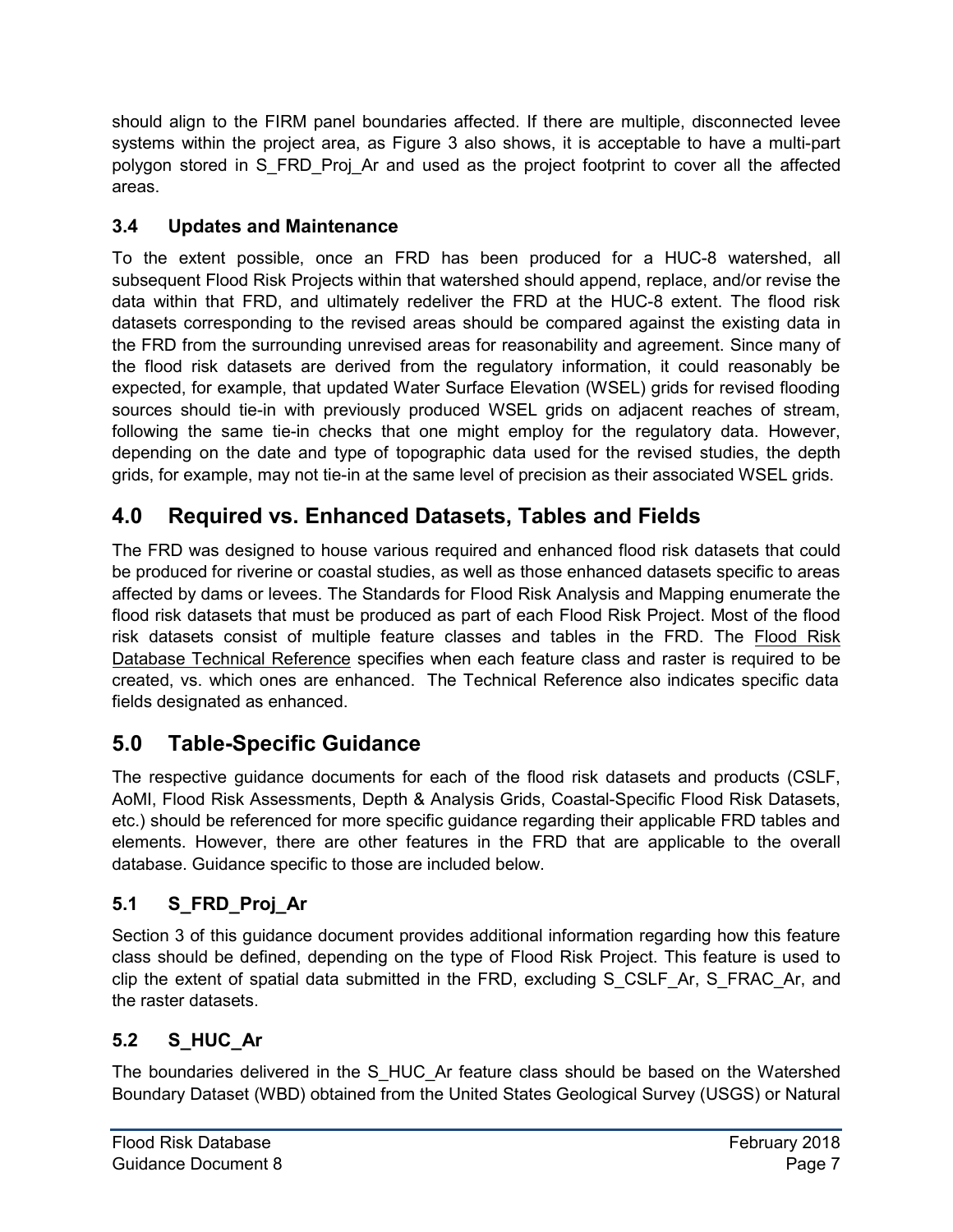Resources Conservation Service (NRCS). For watershed-based projects, this polygon should match the S\_FRD\_Proj\_Ar project footprint polygon (see Section 3.1 for more details).

#### <span id="page-12-0"></span>**5.3 Images**

mages is an optional table that can be populated to store custom images. If populating this table, each image stored in this table is stored as a "Raster" type. Rasters can be loaded directly into the database forms within ArcGIS by loading each image into the IMG\_BINARY field.

#### <span id="page-12-1"></span>**5.4 L\_Source\_Cit**

All spatial tables in the FRD have a SOURCE\_CIT field tied to values in the L\_Source\_Cit lookup table. Each distinct data source should have its own source citation type abbreviation (e.g. BASE1, BASE2, BASE3, etc.)

Since many of the flood risk datasets are related to, or partially derived from, data in the FIRM databases, many of the records for the L\_Source\_Cit table can be compiled from the L Source Cit tables in the individual FIRM databases. In order to minimize work by having to sequentially renumber all the SOURCE\_CIT values from combining the L\_Source\_Cit tables from multiple FIRM databases, the Mapping Partner may prefix the SOURCE\_CIT from the source FIRM database with the DFIRM\_ID to provide a unique identifier.

### <span id="page-12-2"></span>**6.0 Raster Guidance**

Additional guidance can be found within the Flood Depth & Analysis Grids Guidance document for each of the following raster datasets:

- CstDpthxxxpct (Coastal Flood Depth Grid)
- Depth\_xxxxxx (Riverine Flood Depth Grid)
- DVS xxxxxxx (Depth times Velocity Flood Severity Grid)
- Pct30yrChance (Percent Chance of Flooding over a 30-year Period Grid)
- PctAnnChance (Percent Annual Chance of Flooding Grid)
- Vel\_xxxxxx (Velocity Grid)
- WSE\_xxxxxx (Water Surface Elevation Grid)
- WSE Change (Water Surface Elevation Change Grid)

Guidance can be found within the Dam-Specific Non-Regulatory Flood Risk Dataset Guidance document for each of the following raster datasets:

- Arry xxxxxxxx (Dam Arrival Time Grid)
- FID xxxxxxx (Dam Flood Inundation Duration Grid)
- Peak xxxxxxx (Dam Time to Peak Grid)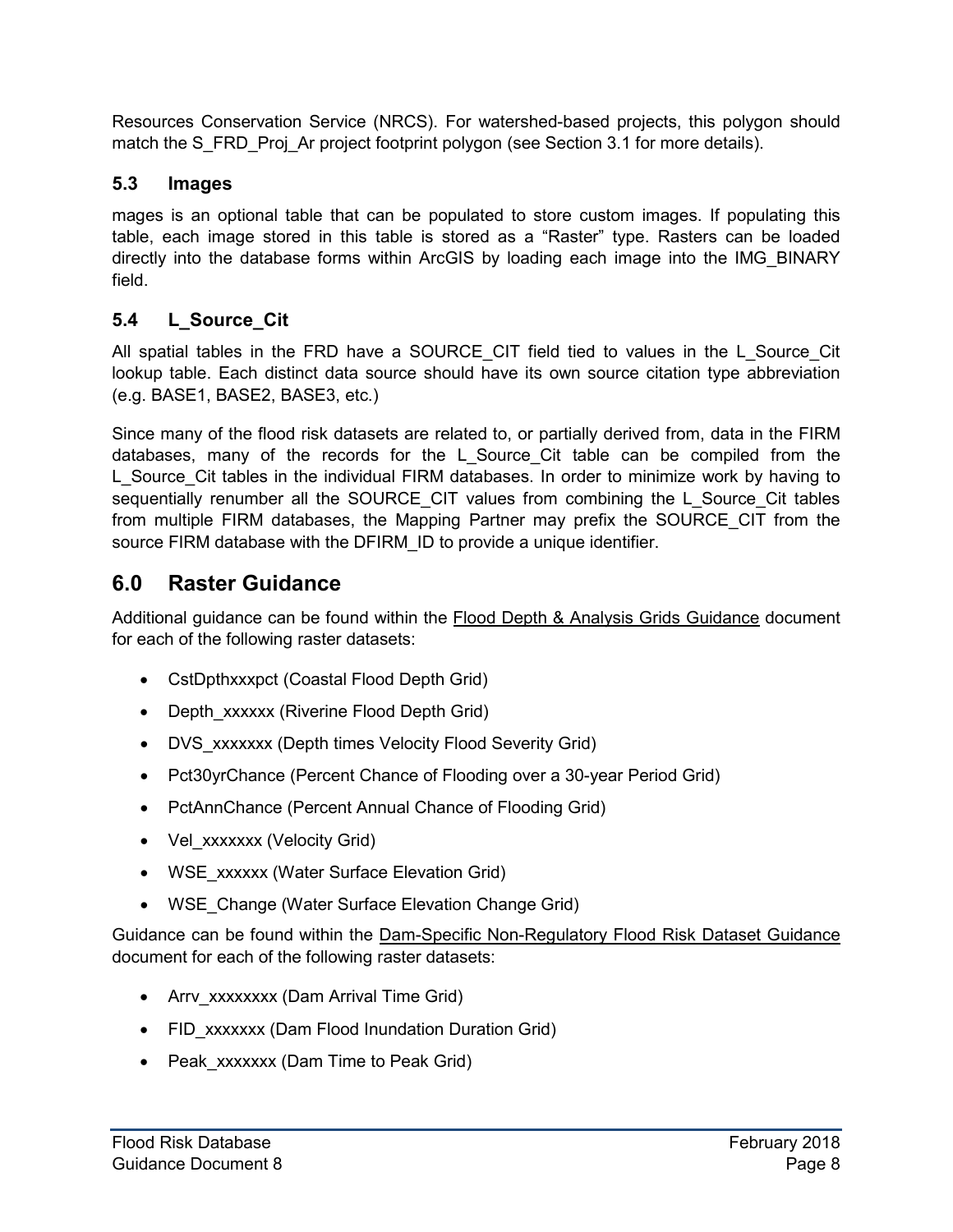Note that for any raster dataset based on the results of a dam release analysis, the extents should be based on the inundation area for the peak flow rate for the scenario being considered. For example, when developing the arrival time raster, the extents of the raster should be based on the inundation area for the peak flow, not the flow at the initial arrival time.

The Flood Risk Assessment Guidance document contains additional guidance for the creation of the composite flood risk assessment depth grid raster, which is used in the creation of the Flood Risk Assessment dataset:

• RAdpth\_xxxxxx (Composite Flood Risk Assessment Depth Grid)

# <span id="page-13-0"></span>**7.0 Non-Standard Tables and Rasters**

As part of a Flood Risk Project, it is possible that additional flood risk datasets may have been produced for which no predefined schema exists in the Flood Risk Database Technical Reference. The Flood Risk Database is flexible in that it can be used to store these nonstandard, flood risk-related feature classes, tables, and rasters. For example, a riverine erosion risk feature class that had been produced or obtained by a FEMA Region, or one of its Mapping Partners, could be included in the FRD to enhance risk communication with local stakeholders. Since no defined schema exists for such a dataset, it is left to the discretion of FEMA, and the Mapping Partner, to identify the appropriate feature class, table, or raster name for inclusion in the FRD including its associated table attributes, where relevant. For feature classes and tables, a SOURCE CIT attribute should be defined in order to properly link the dataset with additional information in the metadata. The citation type abbreviations from L\_Source\_Cit should be used to populate this attribute. Additional dataset information will also be captured in the FRD metadata.

## <span id="page-13-1"></span>**8.0 Metadata**

Only one FRD metadata file is necessary for each Flood Risk Project. The Metadata Profiles Technical Reference provides information related to populating the metadata for the Flood Risk Database. Additional FRD-specific metadata guidance is provided below:

#### <span id="page-13-2"></span>**8.1 Data Quality Information**

Because the FRD uses the Geographic Coordinate System as its spatial reference system for final delivery, the original source and production projection information from which area and length attributes in the FRD were calculated should also be stored in the metadata.

In order to adequately explain the data sources used to perform flood risk assessments, the following information should be properly documented:

- Site-specific flood risk assessments
	- o Source of building footprints, parcel centroids, or other points/polygons used to store site-specific data
	- $\circ$  Source of building-specific information (replacement values, finished floor elevations, building occupancy, etc.)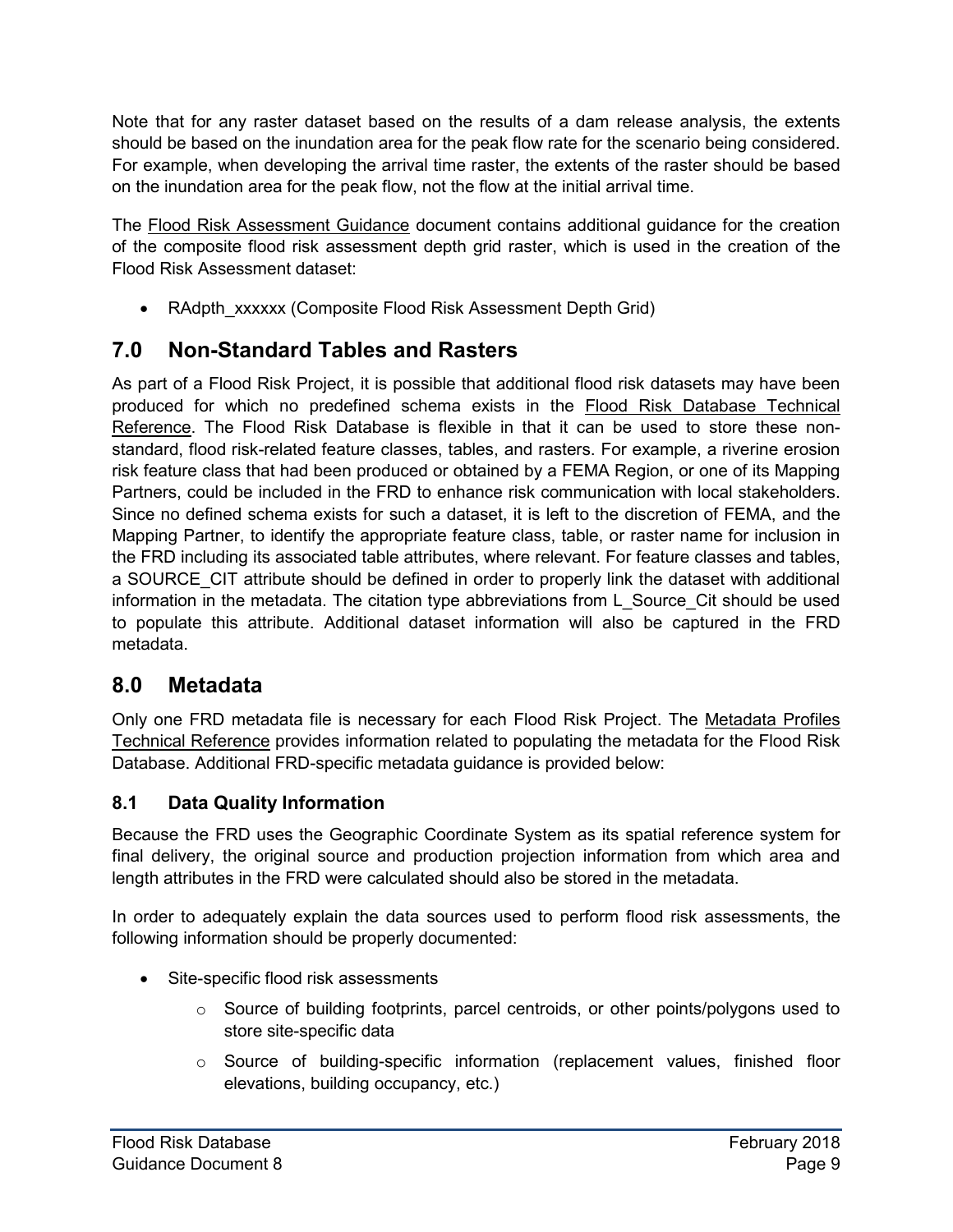- Census block-based flood risk assessments
	- o Version of Hazus used and type of census block data (homogenous or dasymetric)
	- $\circ$  Source of updated General Building Stock data that was incorporated into the risk assessment (if applicable)

#### <span id="page-14-0"></span>**8.2 Source Information**

If any non-standard feature classes or tables were added to the FRD, its source citation abbreviation should be included and explained in this section.

#### <span id="page-14-1"></span>**8.3 Entity and Attribute Information**

The Overview Description section should include a list of all FRD feature classes and tables included in the submittal. In this list, those tables without data should be identified.

For each non-standard feature class, table, or raster that has been added to the FRD, an "Entity and Attribute Overview" and "Entity and Attribute Detail Citation" entry should be added to the metadata. The "Entity and Attribute Overview" entry should include the general description of the data and what it communicates. The "Entity and Attribute Detail Citation" entry should describe each attribute of the feature class or table, or for a raster should indicate what the value and units of each grid cell represent.

# <span id="page-14-2"></span>**9.0 Delivery Timeline**

The Data Capture Technical Reference provides information regarding the format and naming conventions of the Flood Risk Database. The final FRD, and optional Flood Risk Report (FRR) and/or optional Flood Risk Map (FRM), are submitted to the MIP, as well as delivered to the Map Service Center (MSC) once they are considered final by the FEMA Regional office. For flood risk products that are produced as part of a Flood Risk Project that also includes updates to the regulatory products, the FRD, FRR (optional), and FRM (optional) should be submitted to the MSC with the final Technical Support Data Notebook (TSDN), no later than 30 days after the Letter of Final Determination (LFD) date.

In addition to this, the applicable flood risk products should also be provided to affected communities at other times within the Flood Risk Project lifecycle, so that the communities can use them for various risk communication and mitigation activities. Information regarding the timing of delivery of the FRD to communities is provided below.

#### <span id="page-14-3"></span>**9.1 Sharing of Draft Data**

The goal of sharing draft flood risk products with the community is to encourage proactive, actionable discussions about flood risk and mitigation prior to the release of preliminary FIRMs, and where appropriate, to show the community how to use the data to help identify mitigation opportunities on their own. To accomplish this, the draft FRD should be provided to communities as soon as its datasets are at a point in their development where they can be used to support these focused discussions on flood risk. It is not necessary that all elements of the FRD be populated or complete prior to sharing the data at this stage, as long as the conditions of the product(s) are adequately explained to the community.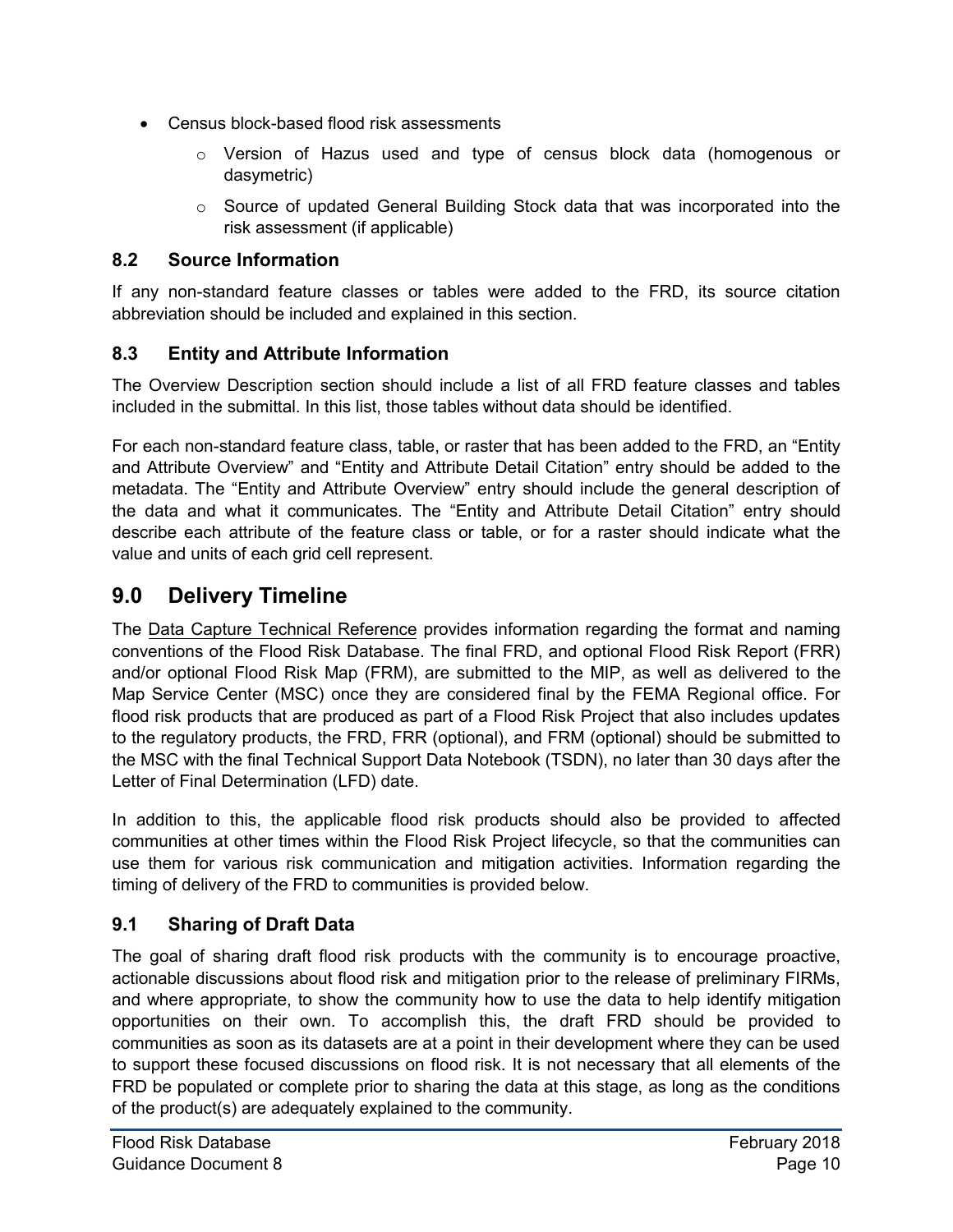Providing a draft of the flood risk products is most effective when presented as part of a meeting with community leaders and stakeholders. For example, the draft Flood Depth and Analysis grids, Areas of Mitigation Interest, and Flood Risk Assessment data could be provided to communities just prior to, or immediately following, a Flood Risk Review Meeting during which specific areas of the community, and the flood risk data in those areas, were discussed. The draft FRD could be delivered prior to a Resilience Meeting, after having provided examples of how the flood risk data can help identify specific areas within the community that may warrant additional discussions..

If the CSLF dataset has been created, it should be shared with the affected communities prior to preliminary issuance of any updated FIRMs. Because of the timing of the creation of the CSLF dataset, it may be more appropriate to provide two iterations of the draft FRD to the community:

- 1. Prior to, or associated with, a Flood Risk Review or Resilience Meeting (without CSLF)
- 2. Just prior to preliminary issuance of the updated regulatory products (with CSLF)

The draft FRD should be provided to the community in either file geodatabase (fGDB) or shapefile (SHP) format, following the schema outlined in the Flood Risk Database Technical Reference. However, if providing the data at this stage of the Flood Risk Project in an alternative format (e.g. Google Earth KML file, posting it on a website rather than providing the actual data, etc.) would provide more value or usability to the community, doing so is acceptable.

For Flood Risk Projects that involve regulatory product updates, an updated version of the draft FRD should be provided to communities after issuance of the preliminary FIRMs if the FRD was modified since the last time the community received it. This is preferably done near the time of the Consultation Coordination Officer (CCO) Meeting,

#### <span id="page-15-0"></span>**9.2 Final Delivery**

As mentioned previously, for Flood Risk Projects that include updates to the regulatory products, the final products should be submitted to the MSC no later than 30 days after the LFD date. If any changes to the regulatory floodplain boundaries occurred during the postpreliminary process (e.g. as a result of an appeal, revised preliminaries, etc.), the raster datasets (especially the Water Surface Elevation grids) and the CSLF dataset in the FRD should be updated prior to final submittal. Optionally, the other affected flood risk datasets (such as the associated risk assessments) can be updated accordingly. The decision to do so should be made in conversation with the FEMA Project Officer.

If the Flood Risk Project did not include regulatory product updates, the final flood risk products should be submitted when the final TSDN is submitted.

# <span id="page-15-1"></span>**10.0 Uses in Outreach, Collaboration, and Flood Risk Communication**

Preparing the data in digital format has significant advantages. Digital data allow for a more efficient storage, update, search and distribution of information. The most significant advantage is that the FRD is explicitly designed to work within a Geographic Information System (GIS) environment. This means that the FRD can be used to support automated analyses and can be